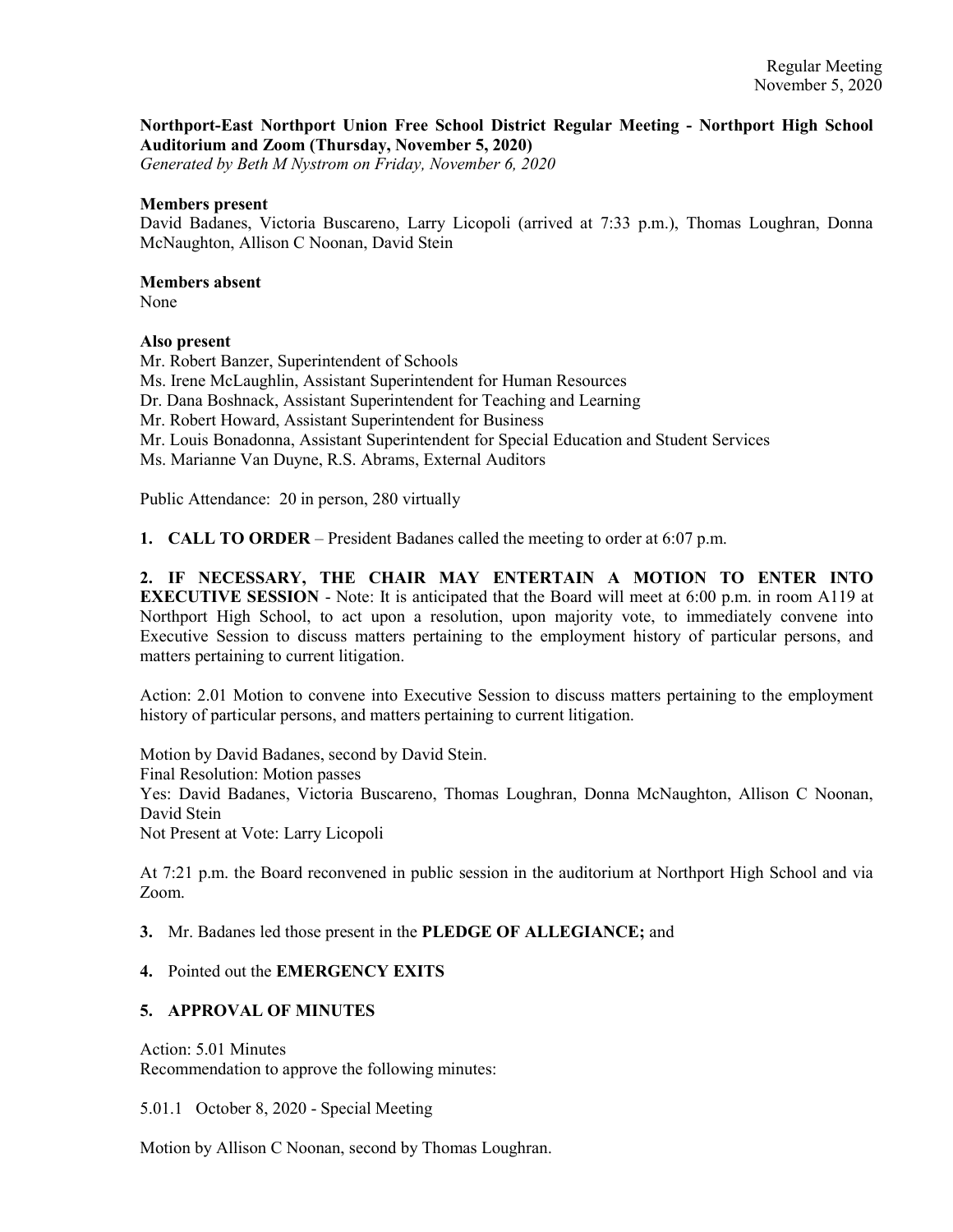Final Resolution: Motion Passes Yes: David Badanes, Victoria Buscareno, Thomas Loughran, Donna McNaughton, Allison C Noonan, David Stein Not Present at Vote: Larry Licopoli

# 6. STUDENT AND STAFF RECOGNITION/ANNOUNCEMENTS FROM THE SUPERINTENDENT OF SCHOOLS

Superintendent Banzer stated that he attended the rotary meeting this afternoon where the World Language Student of the Month and the English Language Learner Student of the Month were honored. He has had several meetings with the various PTAs regarding the future study. Mr. Banzer stated that the district will be going to live instruction every day at the secondary level. The District has been overall fortunate in terms of the number of days they had to go to remote learning due to COVID positive cases. It is important that the public have an explanation on what the district does and the process they have to go through with the Department of Health in response to a positive COVID case. Ms. Shannon Dantuono will be presenting an overview of what happens when the district gets notified of a positive case.

# 7. SPECIAL REPORTS

Ms. Marianne Van Duyne, C.P.A., Managing Partner of R.S. Abrams & Co., LLP presented the District's 2019-2020 External Audit. The District received an unmodified opinion on the June 30, 2020 financial statements which is the best opinion you can get for a school district. Ms. Van Duyne stated that the business office was very cooperative during the audit. A report on the District's internal control over financial reporting was issued that identified an area in which the District's internal controls could be improved relating to Extraclassroom Activity Funds. The prior year recommendation relating to the School Food Service Program was implemented. No material weaknesses were identified during the audit. Ms. Van Duyne reviewed the Fund Balance for Governmental Funds.

The total fund balance in the general fund increased by \$478,255 due to the excess of revenues and other financing sources over expenditures and other financing uses. The restricted fund balance in the general fund decreased \$195,777 due to use of reserves of \$336,721 offset by allocation of interest of \$140,944. The decrease in the fund balance of the school food service fund was \$5,124. This was due to an operating loss of \$321,931 offset by a general fund subsidy of \$316,807. The decrease in the fund balance of the capital projects fund of \$15,233,858 was primarily due to expenditures totaling \$20,518,834 and a transfer to the general fund of \$44,121 for unneeded authorizations offset by general fund interfund transfers of \$5,329,097.

Ms. Van Duyne stated that the continuation of the District's overall good financial health can be credited to: continued leadership of the District's Board and administration; cost effective purchasing procedures, strategic use of services from the Western Suffolk BOCES; investment in facilities; and strong fund balance position. The importance of financial health assists with compliance with State imposed tax cap, cash flow, reduces borrowing and interest costs, improves credit rating, funds unbudgeted contingent expenses, funds state aid shortfalls, and preserves existing programs and opportunities for the students.

The Board thanked Ms. Van Duyne for her very informative report.

Action, Presentations: 7.01 Annual Report of the Independent Auditor

Annual Report of the Independent Auditor, R.S. Abrams & Co., LLP, for the year ending June 30, 2020 - Ms. Marianne Van Duyne presenting

Recommendation to accept the Annual Report of the Independent Auditor, prepared by R.S. Abrams & Co., LLP, for the year ending June 30, 2020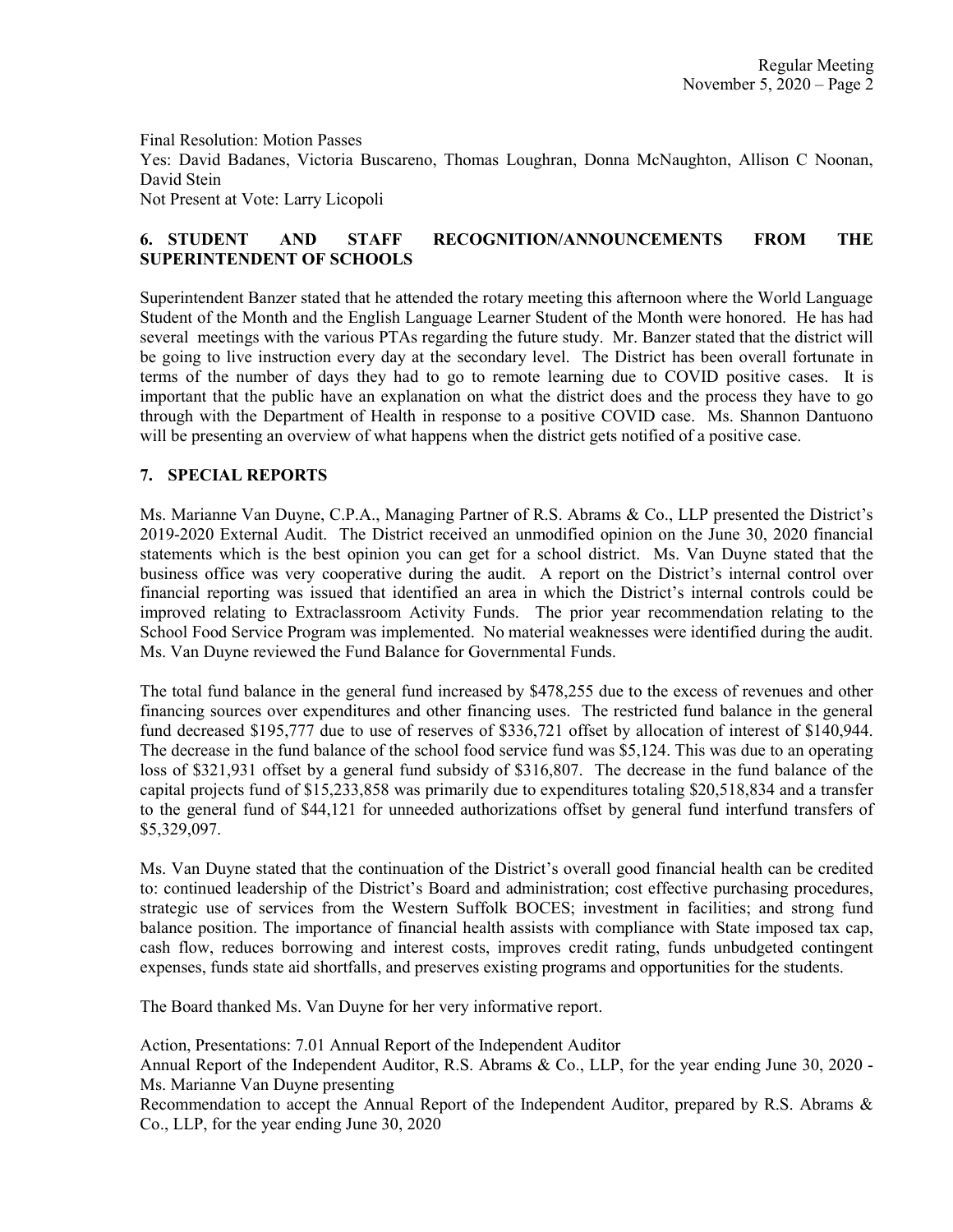Motion by David Badanes, second by Allison C Noonan. Final Resolution: Motion Passes Yes: David Badanes, Victoria Buscareno, Larry Licopoli, Thomas Loughran, Donna McNaughton, Allison C Noonan, David Stein

Information: 7.03 COVID Contract Tracing

Ms. Shannon Dantuono, Director of Student Support Services, presented on the Suffolk County Department of Health's COVID Contract Tracing.

The key considerations from the Suffolk County Department of Health are:

- Square footage of learning space (50 square feet per person)
- Length of class period
- Type of learning activity (speaking, presentations, etc.)
- Mask breaks (length of break)
- Protective measures in place (masks required, plastic barriers, etc.)
- Room ventilation

Ms. Dantuono explained total close/proximate contacts for elementary school 4<sup>th</sup> grade student, middle school  $7<sup>th</sup>$  grade student (hybrid model), middle school  $7<sup>th</sup>$  grade student (full return), high school  $11<sup>th</sup>$ grade student (hybrid model), and high school  $11<sup>th</sup>$  grade student (full return).

The goal is to preserve in-person instruction. If there is a positive case at the elementary level it would likely require full class quarantine and would have limited impact for the rest of the school. If there is a positive case at the secondary level in the hybrid model a quarantine is less likely and there would be possible short term school closure. A positive case at the secondary level in the full return model would likely require multiple class quarantine, short term school closure and possible long term school closure.

#### Information: 7.02 Future Study

Mr. Banzer explained the key factors in the approach to the Future Study. Over a year ago the district hired a consultant to facilitate a committee that would look at how the district can maintain programs and is there a more cost effective way to do it. There are a number of influencing factors including the LIPA settlement and declining enrollment. The threat of reduction in state aid and the 2% tax cap were additional underlying factors in the whole process. The purpose of the study is two-fold – cost effectiveness and maintaining the programs the community expects. During the summer of 2019 data was collected and in the fall of 2019 the district advertised for community members to participate in the community advisory committee. Over 40 people were selected to be on the committing representing various specific demographics throughout the district. The charge of the committee was to work with the consultant to make some consideration and look through the data, identifying values and discussing values of the district to make sure those values were part of the data.

Mr. Banzer encouraged the community to take time and read through the report, particularly the end of the report where there are comments by the committee members, various considerations from committee members that represent what we have heard from the community. The criteria was very strict in that the various scenarios must maintain class size guidelines that are currently in use, maintain current program, and utilize savings. Potential enhancements to programs include additional course offerings at earlier grade levels, STEM labs for elementary schools, Middle Years Programme (MYP) – International Baccalaureate, World Languages at earlier grade level and possibly other enhancements.

The five scenario options were reviewed and an additional adaptation of scenario A was presented where four elementary schools would house grades K-4, the two middle schools would house grades 5-8, and the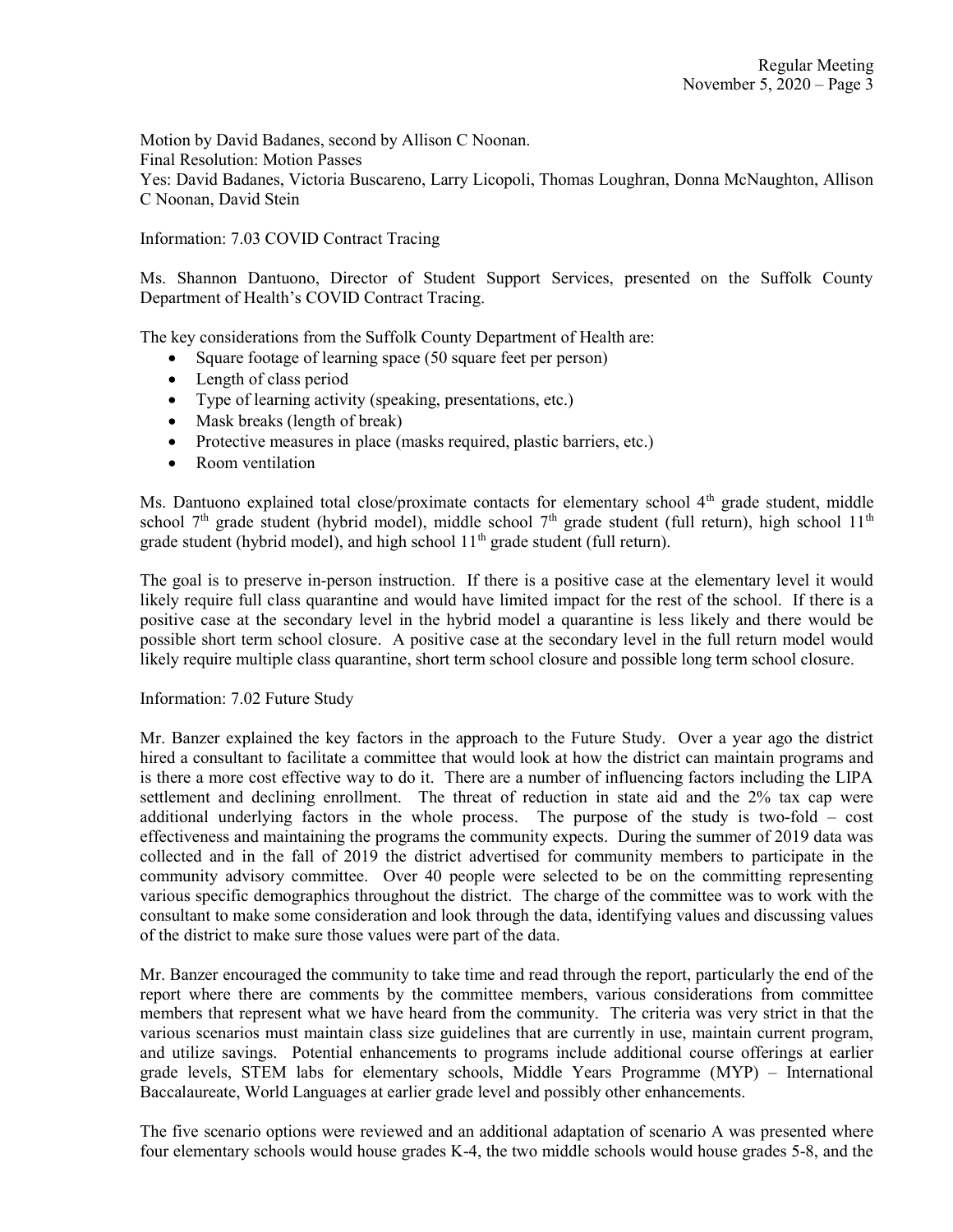high school would maintain grades 9-12. The district continues to update the FAQ page and communicate electronically through social media and meeting with the PTAs.

Mr. Banzer noted that the district has been realizing declining enrollment. In the 2014-2015 school year the district had an enrollment of 5,748, and in the 2020-2021 school year the district has an enrollment of 4805, a reduction of 943 students. Mr. Banzer stated that it is the duty of the administration and Board of Education to consider all thing to maintain and enhance programs into the future.

President Badanes stated that the Board has received many emails concerning the scenario options and that the Board was not part of the committee. The Board has not made any decisions and will be debating the issue at the November  $19<sup>th</sup>$  meeting. It is not something the Board takes lightly but they do have to consider all factors that go into running the school district.

Mr. Banzer stated that the district will be using Thought Exchange which will give the community an opportunity to answer questions and the district to collect more data and see where the community's thinking is at. Mr. Banzer stated that more information will be going out tomorrow.

8. COMMUNICATIONS - Please Note: This is the opportunity for persons who had written letters to the Board.

There were no communications to the Board requiring Board action.

9. PUBLIC COMMENT/PARTICIPATION - Please Note: Community members are invited to share their questions, comments, or concerns with the School Board. Please register at the following link by 4:00 p.m. the day of the meeting to take part: https://forms.gle/djtz6DfMMP9wP7xF9. When speaking, citizens should state their name and address for the record and limit their presentation to 5 minutes. Where possible, the Board will answer factual questions immediately. A written response may be provided when information is not available. If a response would involve discussion of Board Policy or decisions which might be of interest to citizens not present at the meeting, the Board may place the item on a future meeting agenda.

| Name<br>Carl Lawrence | Comment<br>Stated that it is not a good idea to put forth a plan to close schools in the middle of a<br>pandemic.                                                                                                                                                                              |
|-----------------------|------------------------------------------------------------------------------------------------------------------------------------------------------------------------------------------------------------------------------------------------------------------------------------------------|
| Maria Angelo          | Stated that it is imperative to delay the decision for a year during the pandemic and<br>implored the Board to give more time and to look at different scenarios.                                                                                                                              |
| Jennifer Murdock      | Asked what the plan is going forward to return students to the least restrictive<br>environment. Many students are struggling in the district and based upon the numbers<br>we should be moving forward to bring kids in another day and then to five days.                                    |
| Rosanne Fischer       | Stated that people are bringing up old, outdated allegations regarding Northport<br>Middle School and they are spreading like wildfire. She is counting on the Board of<br>Education to defend and restore the reputation of Northport Middle School. A lot of<br>disinformation is out there. |
| <b>Jeff Moses</b>     | Stated that the health of the children is most important, including mental health. He<br>recognizes that this is a necessity but it is not the time to do it during a pandemic.<br>Studies need to be evaluated again. Modified A is a step in the right direction.                            |
|                       | Jean Marie Blissett Requested that the Board add to the November 19 <sup>th</sup> board meeting a public discussion                                                                                                                                                                            |

on in-person learning, asked when the students are going to attend full days on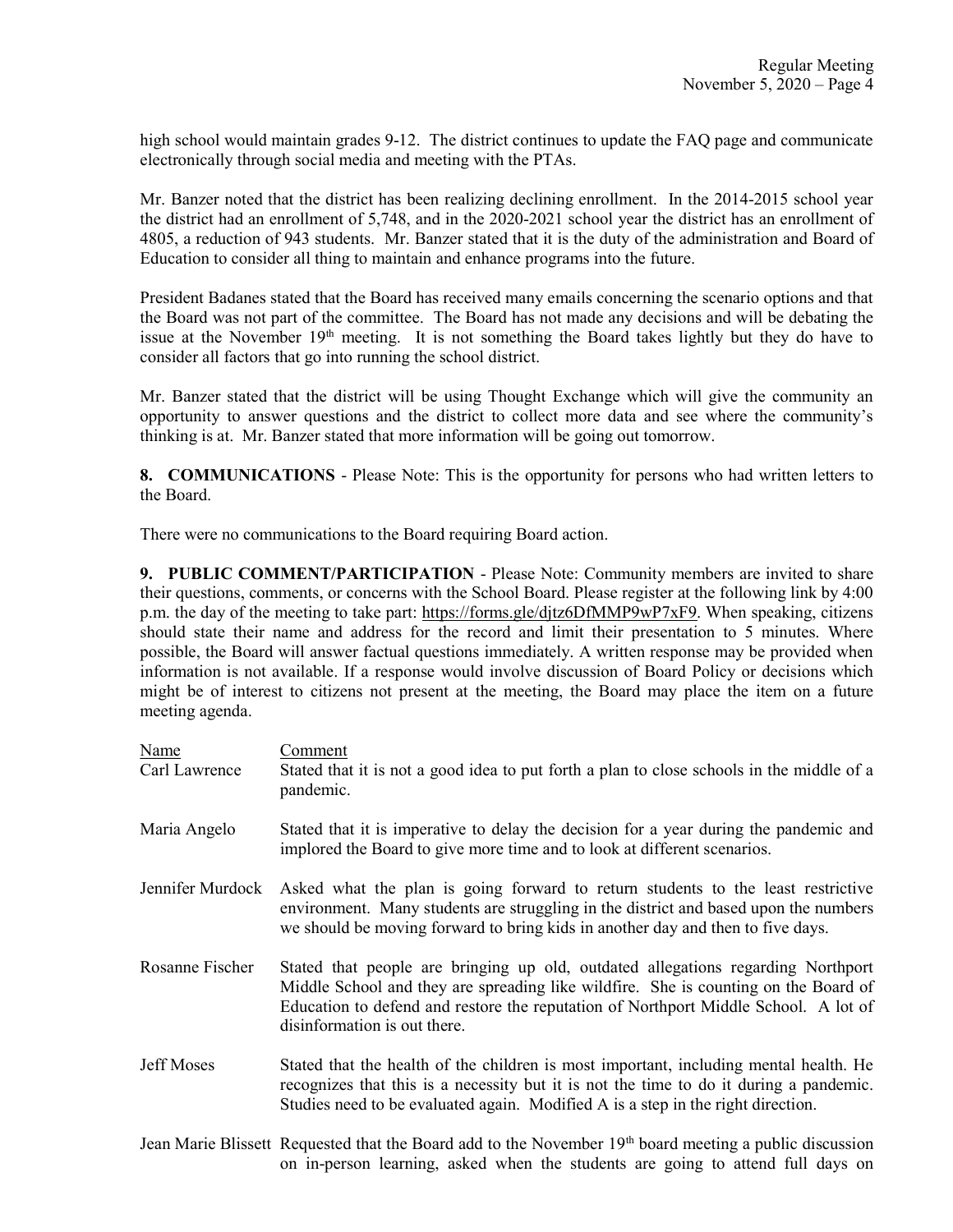Wednesdays, and stated that schools are not super-spreaders and students need to be back in school.

- Kendra Monahan Spoke on behalf of the Bellerose Avenue PTA expressing concerns over the future study and the effects on children, the Bellerose community and the schools as a whole. Asked the Board to postpone the decision until more information on why the school was chosen is given, COVID is taken into account, and detailed information on rezoning and transportation is provided.
- Jennifer Falasco Stated that it is not the right time to be making a decision regarding closing schools. The community should be able to discuss options, get questions answered and consider new options so the community and children can be made aware of them. There are still many unanswered questions. The brakes need to be put on it until the pandemic is behind us.
- Jennifer Geiger Stated that we are entering the most concerning phase of the pandemic and there are far too many questions that remain to be answered regarding the future study. What are COVID contingency plans if two schools are closed. Asked the Board to pause for one year and give the community a chance to heal.
- Lisa Cellura Stated that she is happy that live instruction will be happening but progress needs to be made now on having in person learning on Wednesdays and moving towards five day in person instruction for all students. Asked for the timeline for secondary students to return to in person instruction.
- Christen Kuhn Asked what happens if the social distancing guidelines are still in effect and two schools are closed. When will a change of course take place if this happens before September. Urged the Board to delay the start until 2022 which is a more reasonable timeframe to implement the plan.
- Christina Karman Stated that the future study negatively affects her family, asked why Bellerose was chosen, and asked why not close one school north and one school south and close Northport Middle School. More time is needed to do what is best for all in the community.
- Shiraz Cooper Stated that the future study was drafted pre-COVID and stated that the consultants need to be re-engaged to study the mental health of the students and re-evaluate the scenarios. Stated that Northport Middle School has a health and safety stigma.
- Christopher Beihoff Stated that more time is needed to review the scenarios and at least a year to get through the pandemic. Postpone it to 2022 to come up with a future study plan that the community can support and that is fiscally appropriate.
- Irene Taub Stated that the future study does not take into account the effects of COVID and moving forward with it would be irresponsible and reckless. They need to know the plan for related services and rezoning. Asked the Board to pause the process and give it one year.
- Irene Lenna Stated that there is a lack of structure for students, lack of learning and lack of inperson learning. Children need to be in school and off the streets. No one is learning in the community and most time they are online for only 5 minutes of learning. At least go to a system where cohorts are alternating on Wednesdays. The study should be put on hold until we are through the pandemic.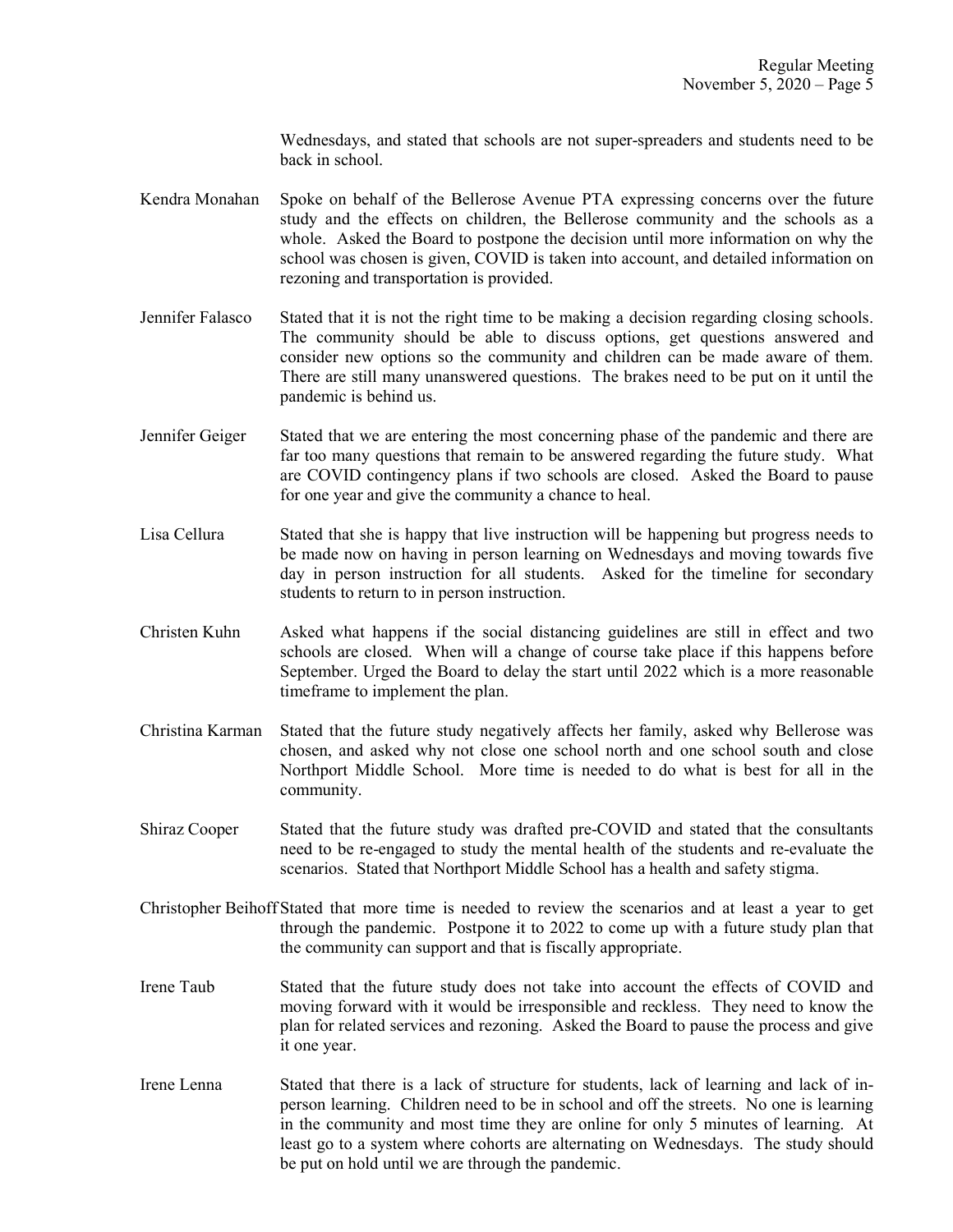Moriah Heuer Stated that the members of the committee offered what was important to the community, not the specifics of the plans. We are dealing with unprecedented times and need to push the implementation out until the 2022-2023 school year. Keep Northport Middle School open and complete all PWGC recommendations. Board members need to state their support of Northport Middle School and discuss the bones of the building study. Students need to be in school five days as the hybrid model is not working. Requested that a discussion be added on the November  $19<sup>th</sup>$  agenda regarding every day, in-person instruction at the secondary level.

Julie Hendricks-Atkins Read a letter to the Board including a petition requesting the Board stand up for the children of Northport Middle School and stop the spread of damaging misinformation. This is doing real harm to the students, families and the district.

President Badanes stated that he firmly believes in the PWGC report and firmly believes that Northport Middle School is a safe school.

Trustee Stein stated that Northport Middle School is safe and has been exhaustively investigated by various agencies.

- Daniel Murphy Stated that no one knew about the study and parents should have been on the committee. Three people from the Bellerose area were on the committee. Asked the Board to pause and re-evaluate the numbers and start over.
- Denise Schwartz Stated that secondary students need to be in school five days a week. Ending remote learning at 12:25 on Wednesday has to stop, there is no logical reason for students to have 25 minute periods. Wednesday needs to be a full day immediately and then we have to move towards five days. Asked a discussion of this be put on the November  $19<sup>th</sup>$  agenda.
- Liz Everett Urged the Board to reassess the current learning plan, instruction has been reduced by 60%. It is extraordinarily difficult to learn online and it is not possible to teach in person and remote at the same time.
- Cristin Mathiez Stated that the future study fails to consider the current world wide pandemic. The emotional well being of the students being moved around needs to be taken into consideration and the mental health concerns regarding COVID. More time is needed to fully evaluate and look at the plans.
- Alison Bruno Stated that she understands why we are making these changes but it needs to be more clearly presented to the community with information on what the new programs, rezoning and transportation would look like. The community needs all this information and the Board needs to delay the vote for one year.
- Lauren Handler Stated that she has concerns about the vapor barrier in the warehouse at Northport Middle School. When it was inspected by the committee there were holes in the ceiling and all holes were to be filled. Asked the Board, Superintendent and Mr. Lacker to hire someone to inspect the warehouse.

Mr. Banzer stated that the warehouse was inspected. The holes did not go all the way through and that was confirmed with PWGC. There were no penetrations and the warehouse does not store any chemicals.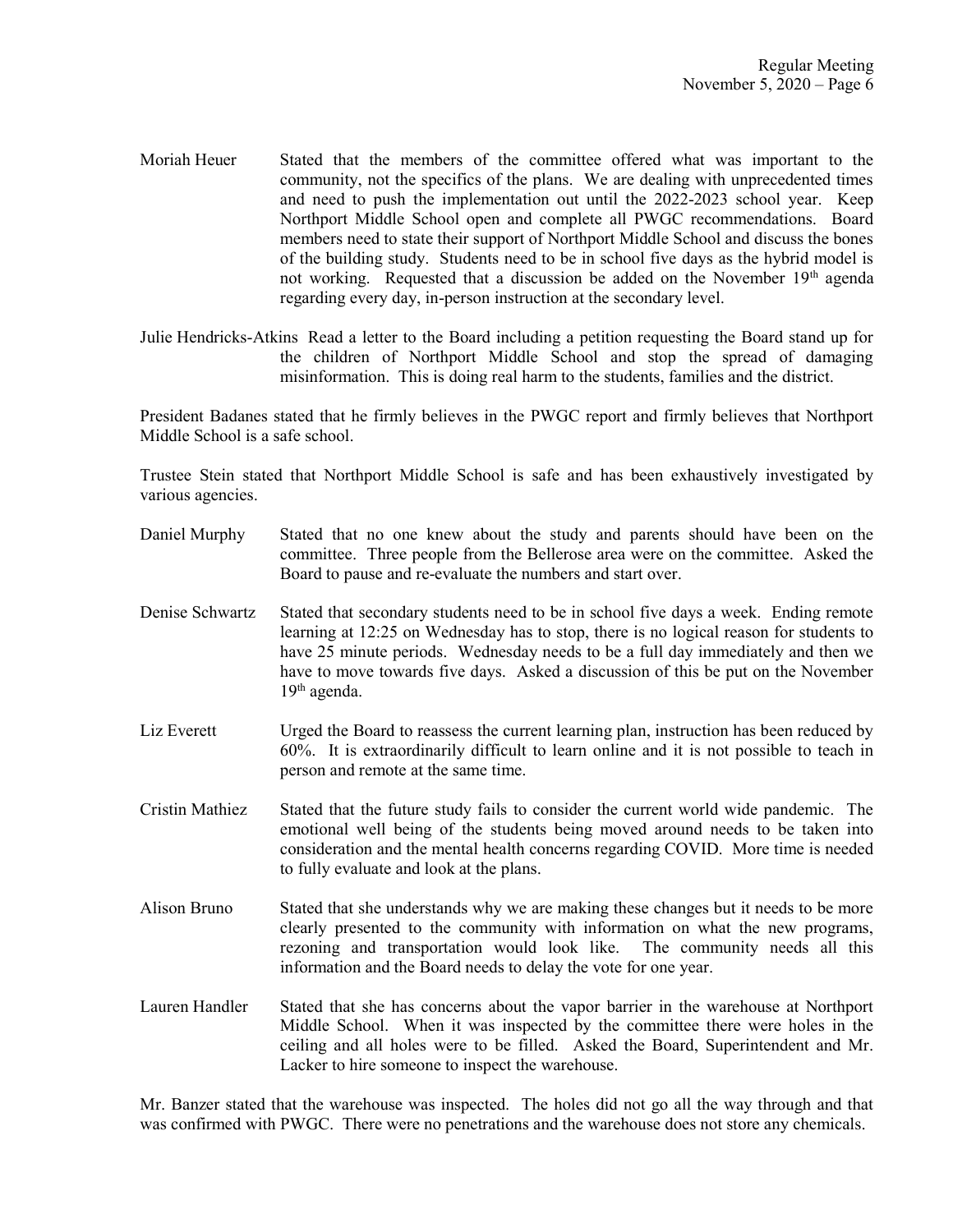- Marissa Sheehan Stated that she has a senior in high school and it is time to move forward to five days a week in school for the seniors. Seniors should not be denied their senior year. Grades are suffering and mental health is suffering.
- Malaina Bell Stated that secondary students need to come back to school five days a week. At the least every other Wednesday should be full time learning. Wednesday is an unstructured day. Students are not learning and they are suffering.

At 10:32 p.m. recommendation was made to extend the meeting.

Motion by David Badanes, second by Allison Noonan.

Final Resolution: Motion Passes

Yes: David Badanes, Victoria Buscareno, Larry Licopoli, Thomas Loughran, Donna McNaughton, Allison C Noonan, David Stein

- Leigh Boo-doo Stated that she appreciates the efforts to be fiscally responsible. The social emotional factor needs to be considered. Read a letter from the SEPTA board imploring the Board to rethink the timeline for the roll out of the future study and the emotion health of the students. Rolling out too quickly during the global pandemic could have a negative impact. Push off until the end of the 2021 school year and implement it in the fall of 2022.
- Nicole Raganella Ms. Irene McLaughlin read an email sent to the Board by Nicole Raganella requesting that secondary students return to full in-person instruction, five days a week. Asked the Board to consider discussing returning secondary students on an alternating schedule each week as well as live streaming with five new lessons a week as opposed to the current plan.
- Bill Vasiliou Ms. Irene McLaughin read an email send to the Board by Bill Vasiliou requesting that the district's hybrid instruction model, 60% remote and only 40% in person, is failing middle and high school student, and asking when full everyday live instruction for the district's secondary student is expected.
- Jeanine Herman Stated that community members are not resistant to change but resistant to the fact that this is happening during COVID. There is no evidence that COVID will not be part of the 2021-2022 school year and urged the Board to pause. Implementing a change in August due to COVID will have real effects on the kids.
- Jennifer and Richard Martin Stated that the social emotion well-being of students is of the utmost importance especially during uncertain times and asked why students should be subjected to the social emotion upheaval for the benefit of the community.
- Jean Condon Stated that the secondary students need full five day learning. No benefit comes from two days of hybrid learning.

## 10. SUPERINTENDENT'S REPORT, GENERAL - FOR BOARD ACTION

Action: 10.01 Personnel Actions Report Recommendation to approve the attached Personnel Actions Report.

Motion by Donna McNaughton, second by David Badanes. Final Resolution: Motion Passes Yes: David Badanes, Victoria Buscareno, Larry Licopoli, Thomas Loughran, Allison C Noonan, David Stein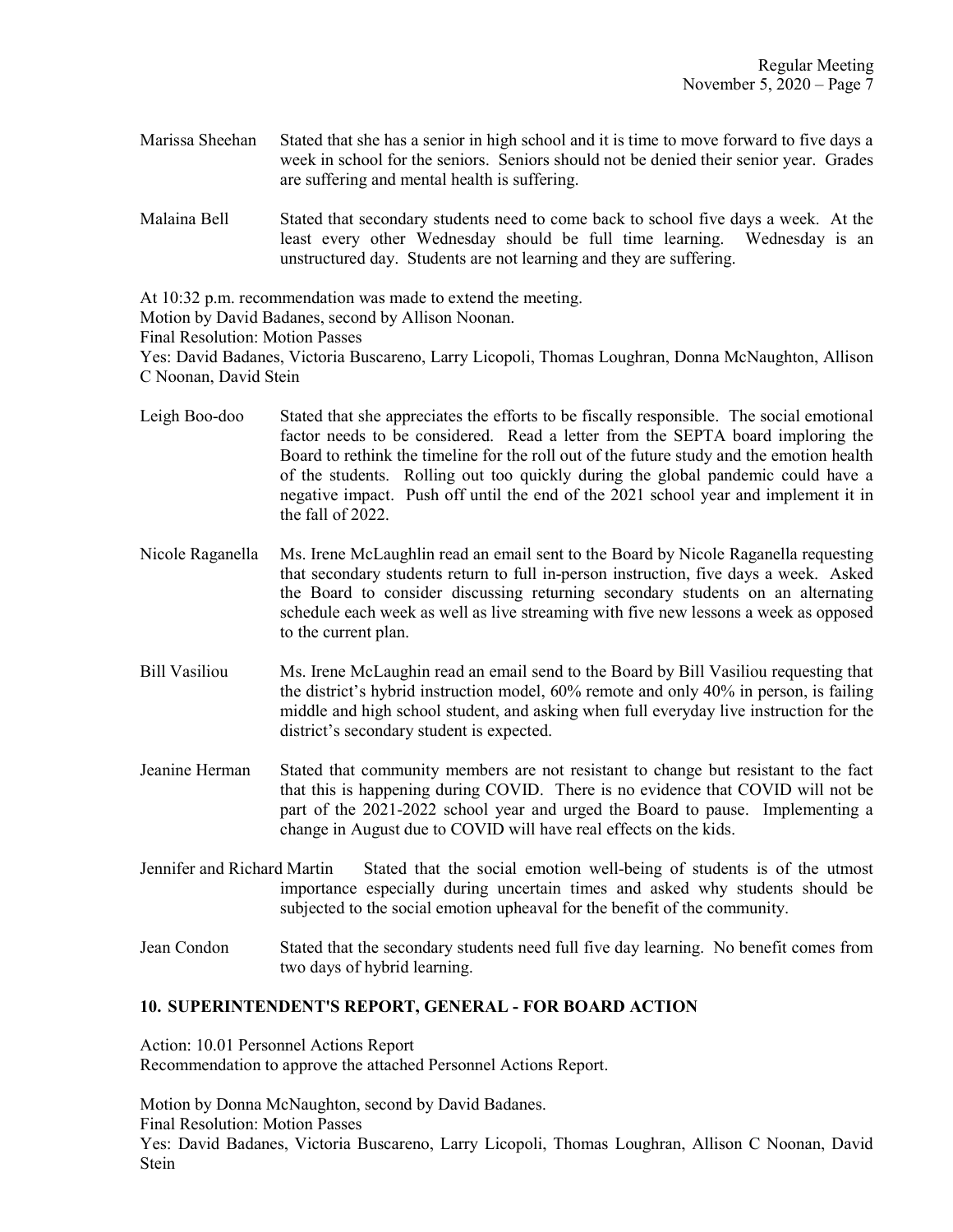Abstain: Donna McNaughton

President Badanes announced the retirement of Patricia Lynch, Principal Stenographer. Action: 10.02 Schedule J - Committee on Special Education Recommendation to approve Schedule J - Committee on Special Education

Motion by Donna McNaughton, second by David Badanes. Final Resolution: Motion Passes Yes: David Badanes, Victoria Buscareno, Larry Licopoli, Thomas Loughran, Donna McNaughton, Allison C Noonan, David Stein

Action: 10.03 Policies - First Read Recommendation to receive for a first read revisions to the following policies:

10.03.1 Policy #1120 "School District Records" 10.03.2 Policy #5710 "Violent and Disruptive Reporting" 10.03.3 Policy #5500 "Student Records" 10.03.4 Policy #8625 "Student, Teacher, and Principal Data Security and Privacy"

Motion by Donna McNaughton, second by David Badanes. Final Resolution: Motion Passes Yes: David Badanes, Victoria Buscareno, Larry Licopoli, Thomas Loughran, Donna McNaughton, Allison C Noonan, David Stein

Action: 10.04 Memorandum of Agreement - United Teachers of Northport Recommendation to approve the following resolution:

 "RESOLVED, that the Board of Education approve a Memorandum of Agreement between the Board of Education of the Northport-East Northport Union Free School District and the United Teachers of Northport dated November 5, 2020"

Motion by Donna McNaughton, second by David Badanes. Final Resolution: Motion Passes Yes: David Badanes, Victoria Buscareno, Larry Licopoli, Thomas Loughran, Donna McNaughton, Allison C Noonan, David Stein

## 11. SUPERINTENDENT'S REPORT, FINANCIAL - FOR BOARD ACTION

Action: 11.01 Omnia Partners Contract #2017000280 for Automotive Parts and Supplies Recommendation to approve the following resolution authorizing the use of Omnia Partners Contract #2017000280 for automotive parts and supplies (Advanced Auto Parts):

 "WHEREAS, Omnia Partners has made available to other municipalities a contract for Automotive Parts and Supplies; and

 WHEREAS, said contract for Automotive Parts and Supplies was let for bid consistent with the requirements of General Municipal Law, section 103; and

 WHEREAS, the Northport-East Northport U.F.S.D. is permitted to utilize said contract in accordance with the terms and conditions of the bid and requirements of General Municipal Law, section 103;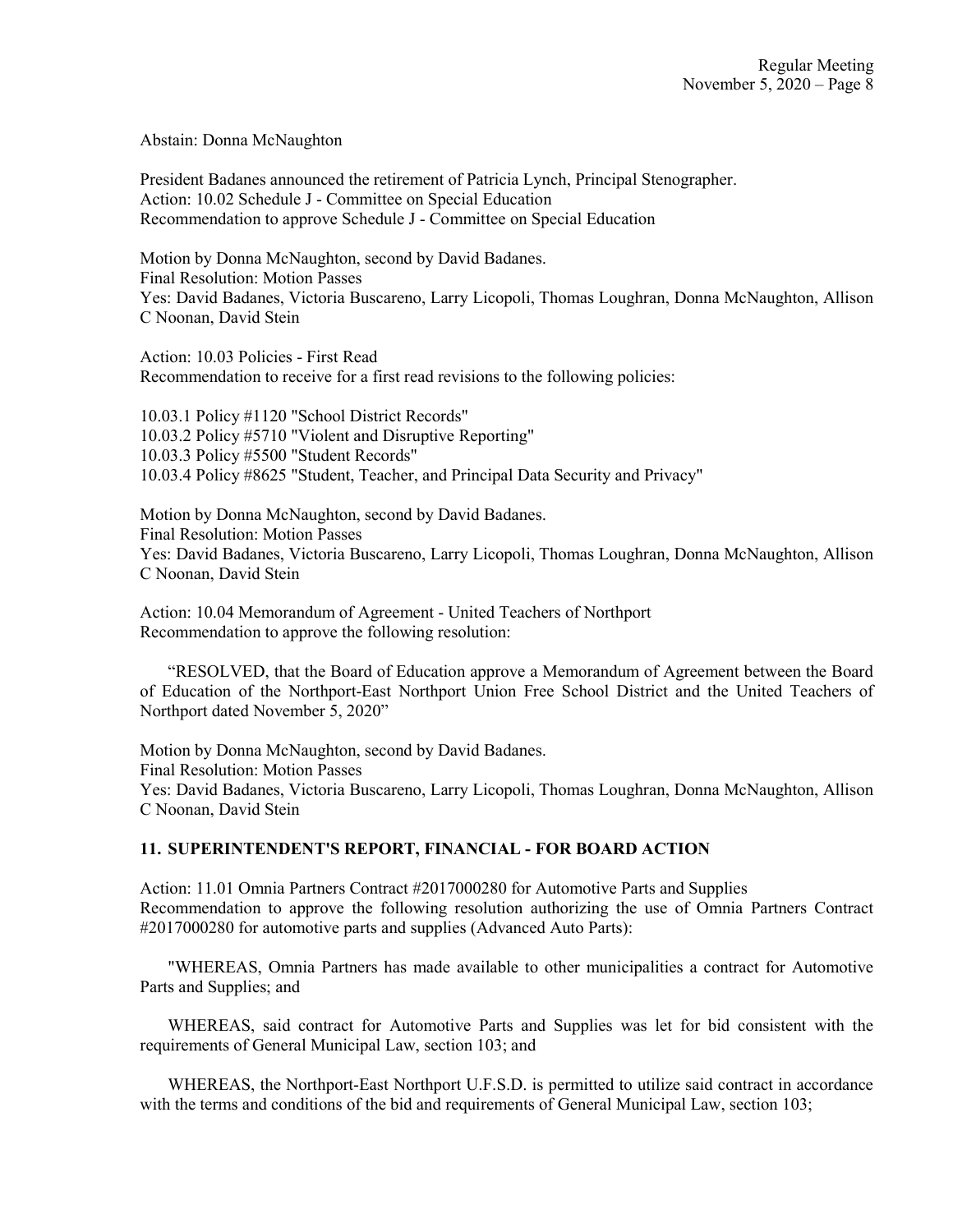NOW, THEREFORE, BE IT RESOLVED that the Board of Education hereby authorizes the purchase of Automotive Parts and Supplies from Omnia Partners Contract #2017000280 in accordance with the requirements of General Municipal Law, section 103."

Motion by David Badanes, second by David Stein. Final Resolution: Motion Passes Yes: David Badanes, Victoria Buscareno, Larry Licopoli, Thomas Loughran, Donna McNaughton, Allison C Noonan, David Stein

Action: 11.02 East Islip UFSD Contract for Oil Burner Maintenance and Repair Services (BID# 060319-1) (For Buildings & Grounds to use HTP Mechanical for oil burner repair/maintenance Recommendation to approve the following resolution authorizing piggybacking on the East Islip UFSD Contract for Oil Burner Maintenance and Repair Services (BID# 060319-1):

 "WHEREAS, the East Islip U.F.S.D. has made available to other municipalities a contract for oil burner maintenance and repair services; and

 WHEREAS, said contract for oil burner maintenance and repair services was let for bid consistent with the requirements of General Municipal Law, section 103; and

 WHEREAS, the Northport-East Northport U.F.S.D. is permitted to utilize said contract in accordance with the terms and conditions of the bid and requirements of General Municipal Law, section 103;

 NOW, THEREFORE, BE IT RESOLVED that the Board of Education hereby authorizes the purchase of oil burner maintenance and repair services from East Islip U.F.S.D. in accordance with the requirements of General Municipal Law, section 103."

Motion by David Badanes, second by David Stein.

Final Resolution: Motion Passes

Yes: David Badanes, Victoria Buscareno, Larry Licopoli, Thomas Loughran, Donna McNaughton, Allison C Noonan, David Stein

Action: 11.03 Town of Islip Contract Parts and Labor to Repair Tractors, Contract #1119-174 (For Buildings and Grounds and Athletics use of Chief Equipment Co. to repair John Deere equipment) Recommendation to approve the following resolution authorizing piggybacking on the Town of Islip Contract for Parts and Labor to Repair Tractors, Contract #1119-174:

 "WHEREAS, the Town of Islip has made available to other municipalities a contract for Parts and Labor to Repair Tractors, Contract #1119-174; and

 WHEREAS, said contract for Parts and Labor to Repair Tractors, Contract #1119-174 was let for bid consistent with the requirements of General Municipal Law, section 103; and

 WHEREAS, the Northport-East Northport U.F.S.D. is permitted to utilize said contract in accordance with the terms and conditions of the bid and requirements of General Municipal Law, section 103;

 NOW, THEREFORE, BE IT RESOLVED that the Board of Education hereby authorizes the purchase of Parts and Labor to Repair Tractors, Contract #1119-174 from Town of Islip in accordance with the requirements of General Municipal Law, section 103."

Motion by David Badanes, second by David Stein. Final Resolution: Motion Passes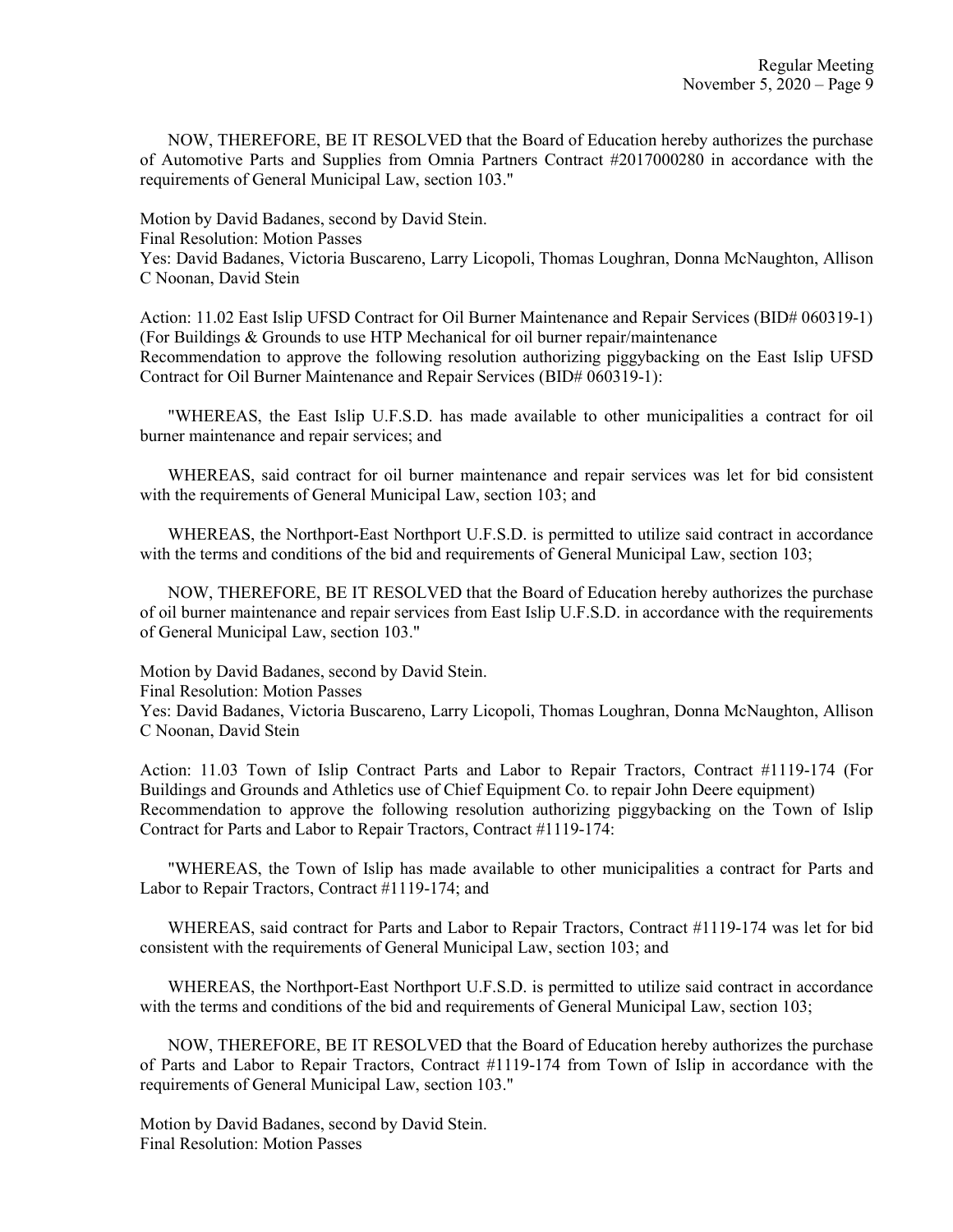Yes: David Badanes, Victoria Buscareno, Larry Licopoli, Thomas Loughran, Donna McNaughton, Allison C Noonan, David Stein

Action: 11.04 New York State School Boards Association Recommendation to approve 2021 Membership Dues for the New York State School Boards Association in the amount of \$12,654 (BOE) Motion by David Badanes, second by David Stein. Final Resolution: Motion Passes Yes: David Badanes, Victoria Buscareno, Larry Licopoli, Thomas Loughran, Donna McNaughton, Allison C Noonan, David Stein

Action: 11.05 Ocean Avenue Native Garden Donation Recommendation to approve the following resolution:

 "RESOLVED, that the Board of Education accept the donation of a Native Garden at Ocean Avenue School to promote the value of Long Island native plants that will support butterflies, bugs and birds' formation of habitats within and provide food for upcoming months, and can be used as an educational opportunity for students. This garden, valued at \$2,000, is designed, planted and donated by Sara Abbass, Nicole Tamaro and Matt Gorman"

Motion by David Badanes, second by David Stein. Final Resolution: Motion Passes Yes: David Badanes, Victoria Buscareno, Larry Licopoli, Thomas Loughran, Donna McNaughton, Allison C Noonan, David Stein

Action: 11.06 Adelphi University's College Credit Advantage Program Recommendation to approve a 2020-2021 Agreement between the Northport-East Northport Union Free School District and Adelphi University's College Credit Advantage Program (T&L)

Motion by David Badanes, second by David Stein. Final Resolution: Motion Passes Yes: David Badanes, Victoria Buscareno, Larry Licopoli, Thomas Loughran, Donna McNaughton, Allison C Noonan, David Stein

Action: 11.07 Kings Park Central School District Recommendation to approve a 2020-2021 Agreement between the Northport-East Northport Union Free School District and Kings Park Central School District for IEP related special education services (Spec. Ed.)

Motion by David Badanes, second by David Stein. Final Resolution: Motion Passes Yes: David Badanes, Victoria Buscareno, Larry Licopoli, Thomas Loughran, Donna McNaughton, Allison C Noonan, David Stein

Action: 11.08 Huntington Union Free School District Recommendation to approve a 2020-2021 Special Education Services Contract between the Northport-East Northport Union Free School District and Huntington Union Free School District (Spec. Ed.)

Motion by David Badanes, second by David Stein.

Final Resolution: Motion Passes

Yes: David Badanes, Victoria Buscareno, Larry Licopoli, Thomas Loughran, Donna McNaughton, Allison C Noonan, David Stein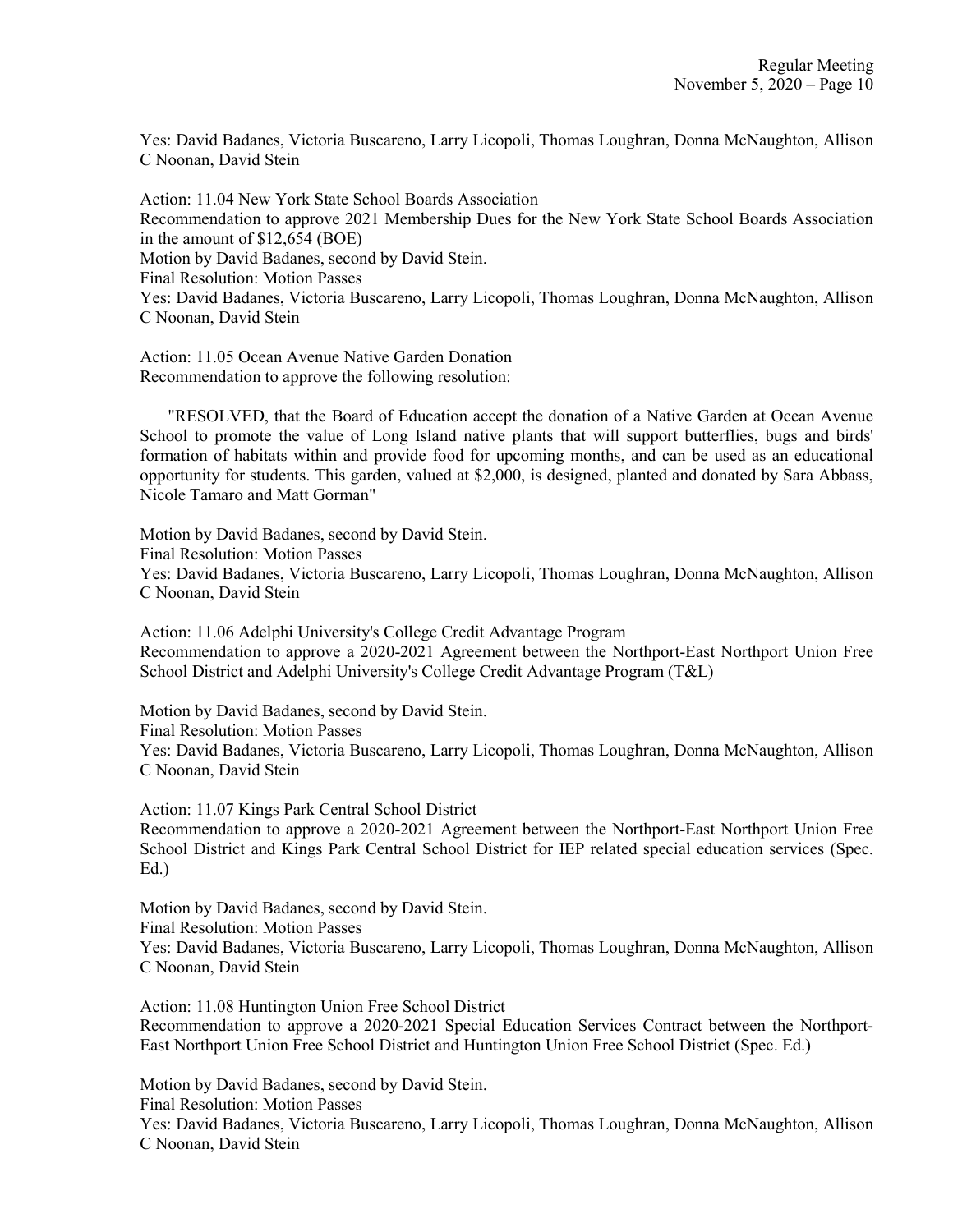Action: 11.09 Smithtown Central School District

Recommendation to approve a 2020-2021 Agreement between the Northport-East Northport Union Free School District and Smithtown Central School District for special education and related services to students with disabilities (Spec. Ed.)

Motion by David Badanes, second by David Stein.

Final Resolution: Motion Passes

Yes: David Badanes, Victoria Buscareno, Larry Licopoli, Thomas Loughran, Donna McNaughton, Allison C Noonan, David Stein

Action: 11.10 Kids in Action of Long Island, Inc.

Recommendation to approve a 2020-2021 Agreement for Receipt of IDEA Flow-Through Funding Allocations between the Board of Education of the Northport-East Northport Union Free School District and Kids in Action of Long Island, Inc. (Spec. Ed.)

Motion by David Badanes, second by David Stein. Final Resolution: Motion Passes Yes: David Badanes, Victoria Buscareno, Larry Licopoli, Thomas Loughran, Donna McNaughton, Allison C Noonan, David Stein

Action: 11.11 Ascent: A School for Individuals with Autism

Recommendation to approve a 2020-2021 Agreement for Receipt of IDEA Flow-Through Funding Allocations between the Board of Education of the Northport-East Northport Union Free School District and Ascent: A School for Individuals with Autism (Spec. Ed.)

Motion by David Badanes, second by David Stein.

Final Resolution: Motion Passes

Yes: David Badanes, Victoria Buscareno, Larry Licopoli, Thomas Loughran, Donna McNaughton, Allison C Noonan, David Stein

Action: 11.12 United Cerebral Palsy Association of Greater Suffolk, Inc.

Recommendation to approve a 2020-2021 Agreement for Receipt of IDEA Flow-Through Funding Allocations between the Board of Education of the Northport-East Northport Union Free School District and United Cerebral Palsy Association of Greater Suffolk, Inc. (Spec. Ed.)

Motion by David Badanes, second by David Stein.

Final Resolution: Motion Passes

Yes: David Badanes, Victoria Buscareno, Larry Licopoli, Thomas Loughran, Donna McNaughton, Allison C Noonan, David Stein

Action: 11.13 Cleary School for the Deaf

Recommendation to approve a 2020-2021 Agreement for Receipt of IDEA Flow-Through Funding Allocations between the Board of Education of the Northport-East Northport Union Free School District and Cleary School for the Deaf (Spec. Ed.)

Motion by David Badanes, second by David Stein. Final Resolution: Motion Passes Yes: David Badanes, Victoria Buscareno, Larry Licopoli, Thomas Loughran, Donna McNaughton, Allison C Noonan, David Stein

Action: 11.14 United Cerebral Palsy Association of Greater Suffolk, Inc.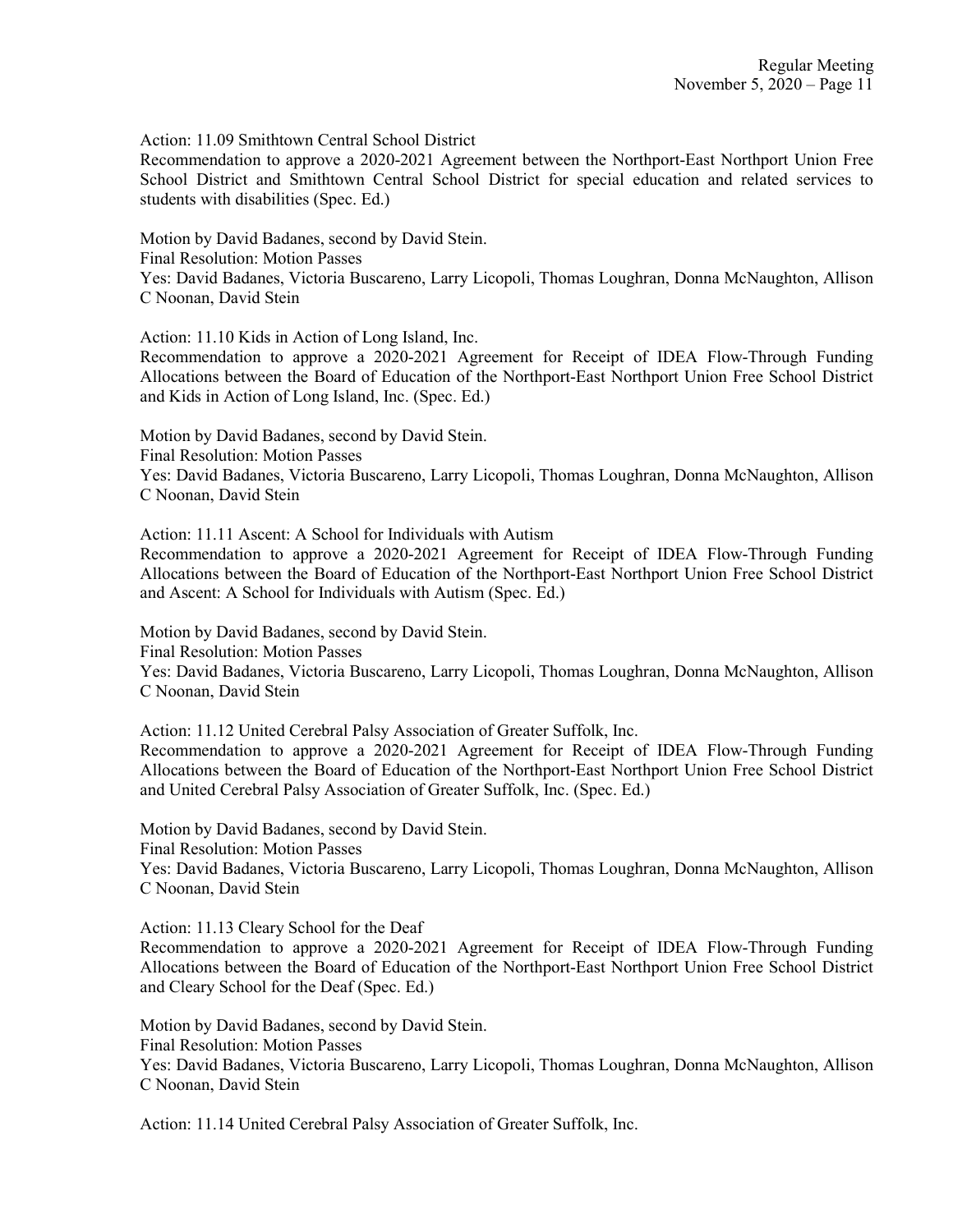Recommendation to approve a 2020-2021 Agreement between the Northport-East Northport Union Free School District and United Cerebral Palsy Association of Greater Suffolk, Inc. for education program for children with disabilities (Spec. Ed.)

Motion by David Badanes, second by David Stein. Final Resolution: Motion Passes Yes: David Badanes, Victoria Buscareno, Larry Licopoli, Thomas Loughran, Donna McNaughton, Allison C Noonan, David Stein

Action: 11.15 Syosset Home Tutoring, Inc. Recommendation to approve a 2020-2021 Agreement between the Northport-East Northport Union Free School District and Syosset Home Tutoring, Inc. for academic tutoring (Spec. Ed.)

Motion by David Badanes, second by David Stein. Final Resolution: Motion Passes Yes: David Badanes, Victoria Buscareno, Larry Licopoli, Thomas Loughran, Donna McNaughton, Allison C Noonan, David Stein

Action: 11.16 Always Compassionate Home Care, Inc. Recommendation to approve a 2020-2021 Agreement between the Northport-East Northport Union Free School District and Always Compassionate Home Care, Inc. for IEP related services (Spec. Ed.)

Motion by David Badanes, second by David Stein.

Final Resolution: Motion Passes

Yes: David Badanes, Victoria Buscareno, Larry Licopoli, Thomas Loughran, Donna McNaughton, Allison C Noonan, David Stein

Action: 11.17 Always Compassionate Home Care, Inc. Recommendation to approve a 2020-2021 Agreement between the Northport-East Northport Union Free School District and Always Compassionate Home Care, Inc. for skilled nurse staffing services (Spec. Ed.)

Motion by David Badanes, second by David Stein.

Final Resolution: Motion Passes

Yes: David Badanes, Victoria Buscareno, Larry Licopoli, Thomas Loughran, Donna McNaughton, Allison C Noonan, David Stein

Action: 11.18 St. James Tutoring, Inc.

Recommendation to approve a 2020-2021 Agreement between the Northport-East Northport Union Free School District and St. James Tutoring, Inc. for academic tutoring (Spec. Ed.)

Motion by David Badanes, second by David Stein.

Final Resolution: Motion Passes

Yes: David Badanes, Victoria Buscareno, Larry Licopoli, Thomas Loughran, Donna McNaughton, Allison C Noonan, David Stein

Action: 11.19 Claims Auditor's Report

Recommendation to approve the Claims Auditor's Report for Warrants and Schedule of Claims for payments dated:

September 11, 2020 (Payroll Trust & Agency Warrant), September 15, 2020 (Accounts Payable Warrant), September 25, 2020 (Payroll Trust & Agency Warrant), September 30, 2020 (Accounts Payable Warrant), September 2020 (Claims Audit Report)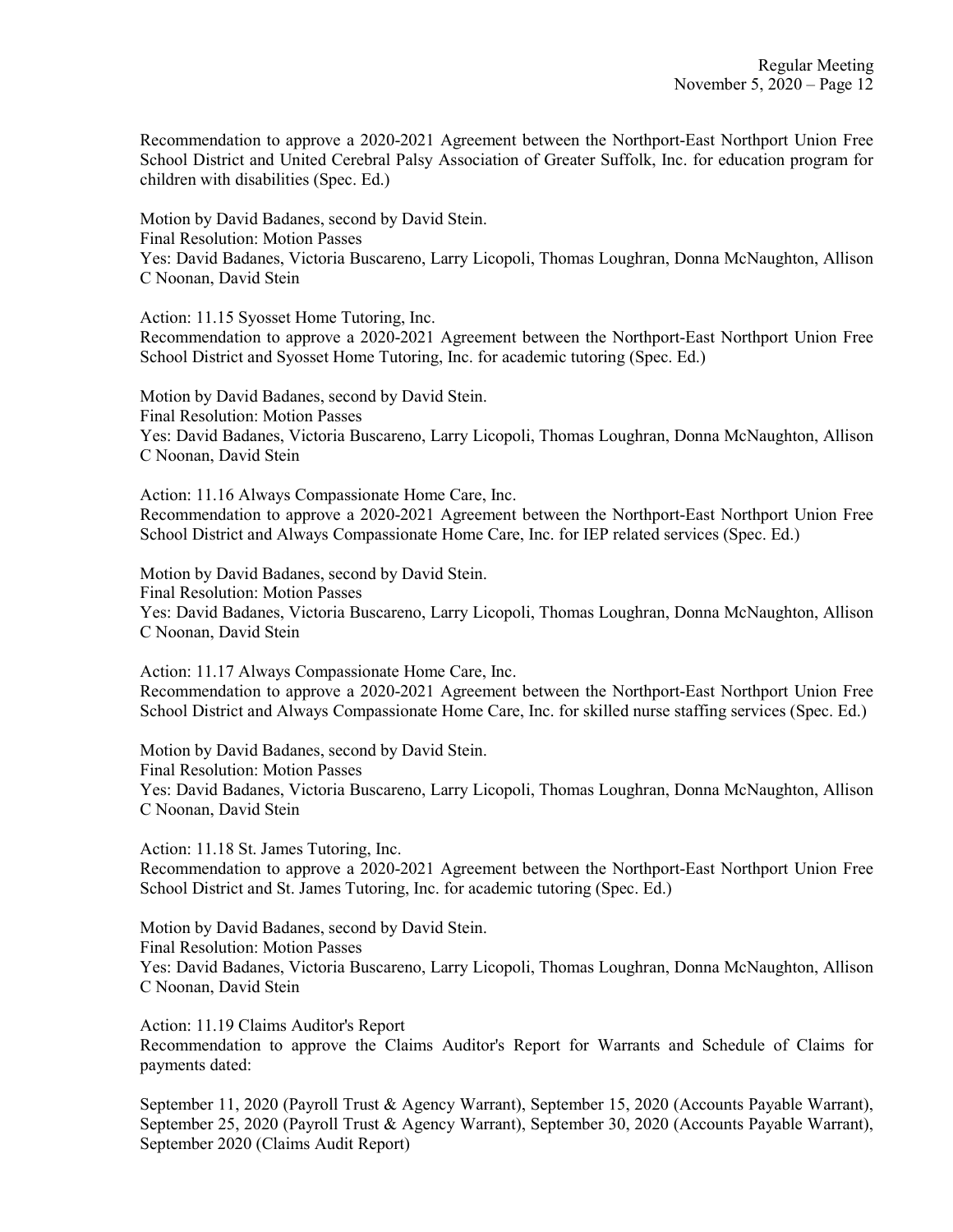Motion by David Badanes, second by David Stein. Final Resolution: Motion Passes Yes: David Badanes, Victoria Buscareno, Larry Licopoli, Thomas Loughran, Donna McNaughton, Allison C Noonan, David Stein

Action: 11.20 Treasurer's Report and Monthly Summary of Receipts and Disbursements Recommendation to approve the following Treasurer's Report and Monthly Summary of Receipts and Disbursements:

11.20.1 Treasurer's Report for the period September 1, 2020 through September 30, 2020 11.20.2 Monthly Summary of Receipts and Disbursements for the month ending September 30, 2020

Motion by David Badanes, second by David Stein. Final Resolution: Motion Passes Yes: David Badanes, Victoria Buscareno, Larry Licopoli, Thomas Loughran, Donna McNaughton, Allison C Noonan, David Stein

Action: 11.21 Investments Recommendation to approve the Schedule of Investments as of September 30, 2020

Motion by David Badanes, second by David Stein. Final Resolution: Motion Passes Yes: David Badanes, Victoria Buscareno, Larry Licopoli, Thomas Loughran, Donna McNaughton, Allison C Noonan, David Stein

Action: 11.22 Collateral Schedule Recommendation to approve the Collateral Schedule as of September 30, 2020

Motion by David Badanes, second by David Stein. Final Resolution: Motion Passes Yes: David Badanes, Victoria Buscareno, Larry Licopoli, Thomas Loughran, Donna McNaughton, Allison C Noonan, David Stein

Action: 11.23 Bank Reconciliation Recommendation to approve the Bank Reconciliation Report for the month ended September 30, 2020

Motion by David Badanes, second by David Stein. Final Resolution: Motion Passes Yes: David Badanes, Victoria Buscareno, Larry Licopoli, Thomas Loughran, Donna McNaughton, Allison C Noonan, David Stein

Action: 11.24 Projected Cash Flow Statement Recommendation to approve the Projected Cash Flow Statement for the year ending 2020-2021, Actual Data July 1, 2020 - September 30, 2020, Estimated Data October 1, 2020 - June 30, 2021

Motion by David Badanes, second by David Stein. Final Resolution: Motion Passes Yes: David Badanes, Victoria Buscareno, Larry Licopoli, Thomas Loughran, Donna McNaughton, Allison C Noonan, David Stein

Action: 11.25 Monthly Revenue and Budget Status Report - Special Aid Fund Recommendation to approve the following Monthly Revenue and Budget Status Reports - Special Aid Fund: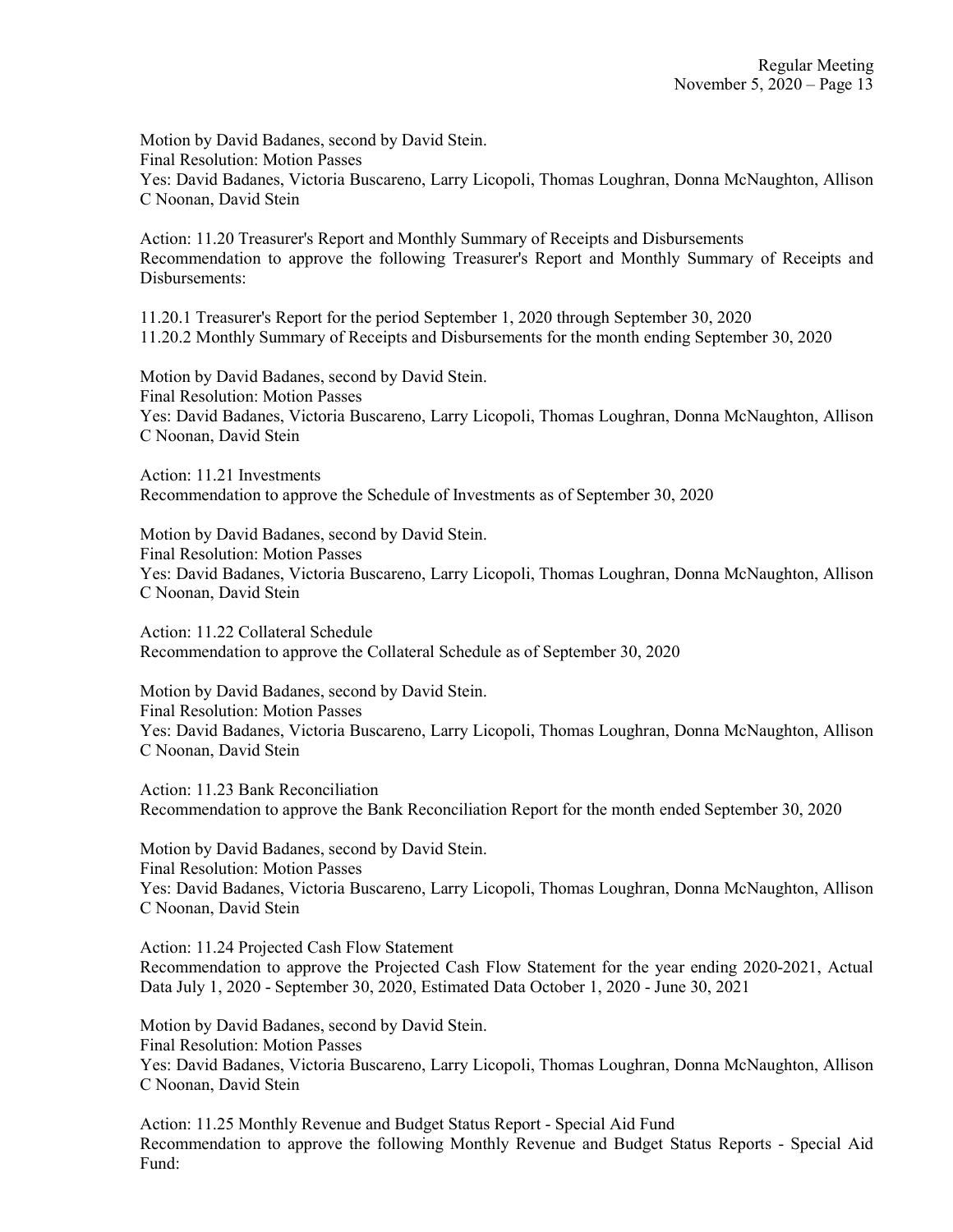- 11.25.1 Monthly Revenue and Budget Status Report Special Aid Fund for the month ending June 30, 2020
- 11.25.2 Monthly Revenue and Budget Status Report Special Aid Fund for the month ending July 31, 2020
- 11.25.3 Monthly Revenue and Budget Status Report Special Aid Fund for the month ending August 31, 2020

Motion by David Badanes, second by David Stein.

Final Resolution: Motion Passes

Yes: David Badanes, Victoria Buscareno, Larry Licopoli, Thomas Loughran, Donna McNaughton, Allison C Noonan, David Stein

Action: 11.26 Monthly Revenue and Budget Status Report - General Fund Recommendation to approve the following Monthly Revenue and Budget Status Reports - General Fund:

11.26.1 Monthly Revenue and Budget Status Report - General Fund for the month ending June 30, 2020 11.26.2 Monthly Revenue and Budget Status Report - General Fund for the month ending July 31, 2020 11.26.3 Monthly Revenue and Budget Status Report - General Fund for the month ending August 31, 2020

Motion by David Badanes, second by David Stein.

Final Resolution: Motion Passes

Yes: David Badanes, Victoria Buscareno, Larry Licopoli, Thomas Loughran, Donna McNaughton, Allison C Noonan, David Stein

Action: 11.27 Monthly Revenue and Budget Status Report - Capital Fund Recommendation to approve the following Monthly Revenue and Budget Status Reports - Capital Fund:

11.27.1 Monthly Revenue and Budget Status Report - Capital Fund for the month ending June 30, 2020 11.27.2 Monthly Revenue and Budget Status Report - Capital Fund for the month ending July 31, 2020 11.27.3 Monthly Revenue and Budget Status Report - Capital Fund for the month ending August 31, 2020

Motion by David Badanes, second by David Stein.

Final Resolution: Motion Passes

Yes: David Badanes, Victoria Buscareno, Larry Licopoli, Thomas Loughran, Donna McNaughton, Allison C Noonan, David Stein

Action: 11.28 Monthly Revenue and Budget Status Report - School Lunch Fund Recommendation to approve the following Monthly Revenue and Budget Status Reports - School Lunch Fund:

- 11.28.1 Monthly Revenue and Budget Status Report School Lunch Fund for the month ending June 30, 2020
- 11.28.2 Monthly Revenue and Budget Status Report School Lunch Fund for the month ending July 31, 2020
- 11.28.3 Monthly Revenue and Budget Status Report School Lunch Fund for the month ending August 31, 2020

Motion by David Badanes, second by David Stein.

Final Resolution: Motion Passes

Yes: David Badanes, Victoria Buscareno, Larry Licopoli, Thomas Loughran, Donna McNaughton, Allison C Noonan, David Stein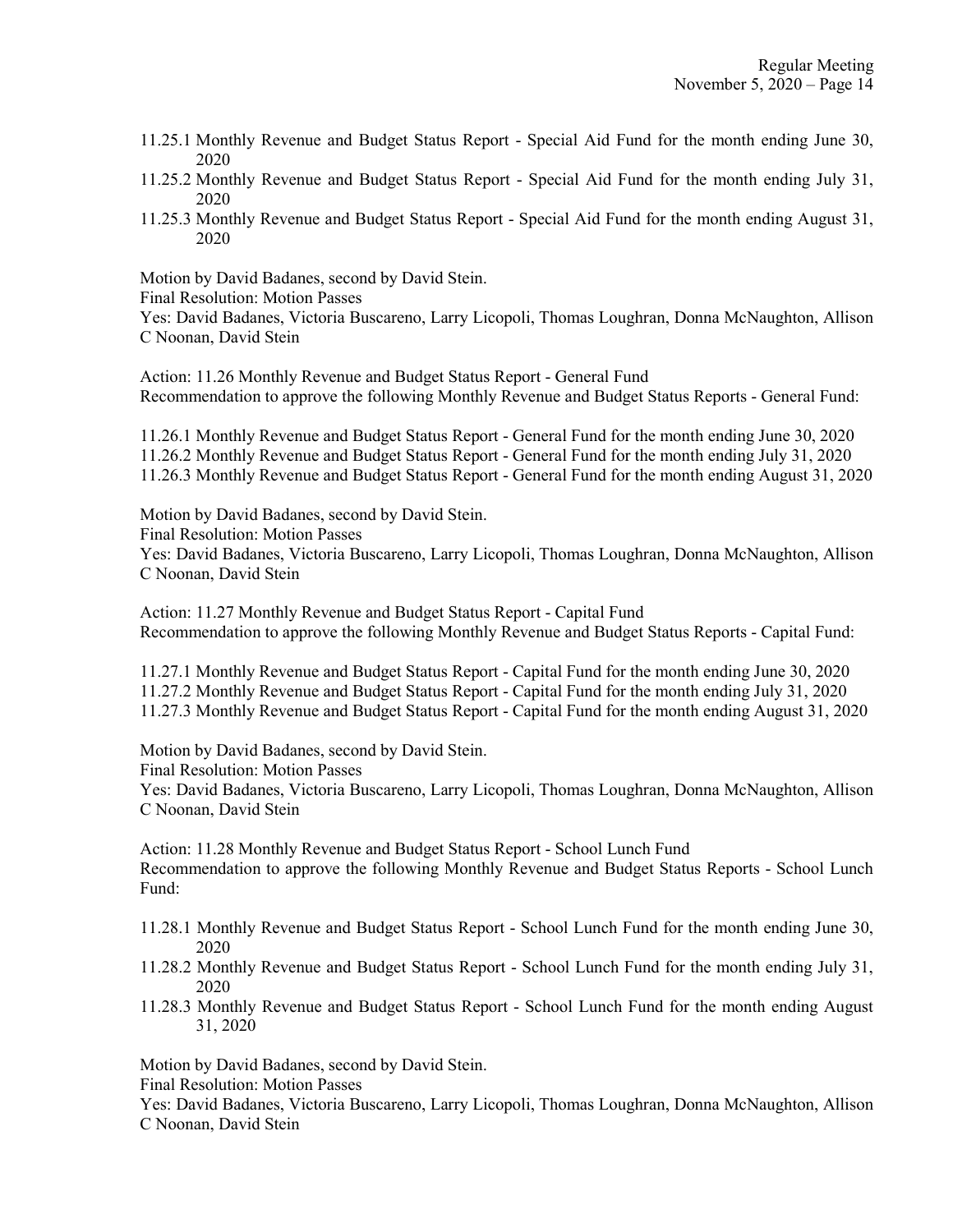Action: 11.29 Quarterly Trial Balance Report - All Funds Recommendation to approve the Quarterly Trial Balance Report for All District Funds for the period July 1, 2019 - June 30, 2020

Motion by David Badanes, second by David Stein. Final Resolution: Motion Passes Yes: David Badanes, Victoria Buscareno, Larry Licopoli, Thomas Loughran, Donna McNaughton, Allison C Noonan, David Stein

Action: 11.30 Transfer of General Fund Appropriations Recommendation to approve Transfer of General Fund Appropriations in the 2020-2021 fiscal year (\$163,020.00)

Motion by David Badanes, second by David Stein. Final Resolution: Motion Passes Yes: David Badanes, Victoria Buscareno, Larry Licopoli, Thomas Loughran, Donna McNaughton, Allison C Noonan, David Stein

Action: 11.31 David Seyfert

Recommendation to approve a 2020-2021 Agreement between the Northport-East Northport Union Free School District and David Seyfert for related services for students with handicapping conditions in the area of orientation and mobility (Spec. Ed.)

Motion by David Badanes, second by David Stein. Final Resolution: Motion Passes Yes: David Badanes, Victoria Buscareno, Larry Licopoli, Thomas Loughran, Donna McNaughton, Allison C Noonan, David Stein

Action: 11.32 Metro Therapy, Inc.

Recommendation to approve a 2020-2021 Agreement for Receipt of IDEA Flow-Through Funding Allocations between the Board of Education of the Northport-East Northport Union Free School District and Metro Therapy, Inc. (Spec. Ed.)

Motion by David Badanes, second by David Stein. Final Resolution: Motion Passes Yes: David Badanes, Victoria Buscareno, Larry Licopoli, Thomas Loughran, Donna McNaughton, Allison C Noonan, David Stein

Action: 11.33 Transfer of Capital Funds Recommendation to approve Transfer of Capital Funds in the 2020-2021 fiscal years (\$12,528.00)

Motion by David Badanes, second by David Stein. Final Resolution: Motion Passes Yes: David Badanes, Victoria Buscareno, Larry Licopoli, Thomas Loughran, Donna McNaughton, Allison C Noonan, David Stein

Action: 11.34 Resolution Approving and Authorizing Stipulation of Settlement Recommendation to approve the following resolution approving and authorizing Stipulation of Settlement:

 "WHEREAS, based upon its review of the facts and circumstances surrounding the pending litigation between the School District and the Long Island Power Authority, the Board of Education approved the settlement of the litigation as set forth at length in the Board Resolution Authorizing Settlement adopted by the Board on August 12, 2020; and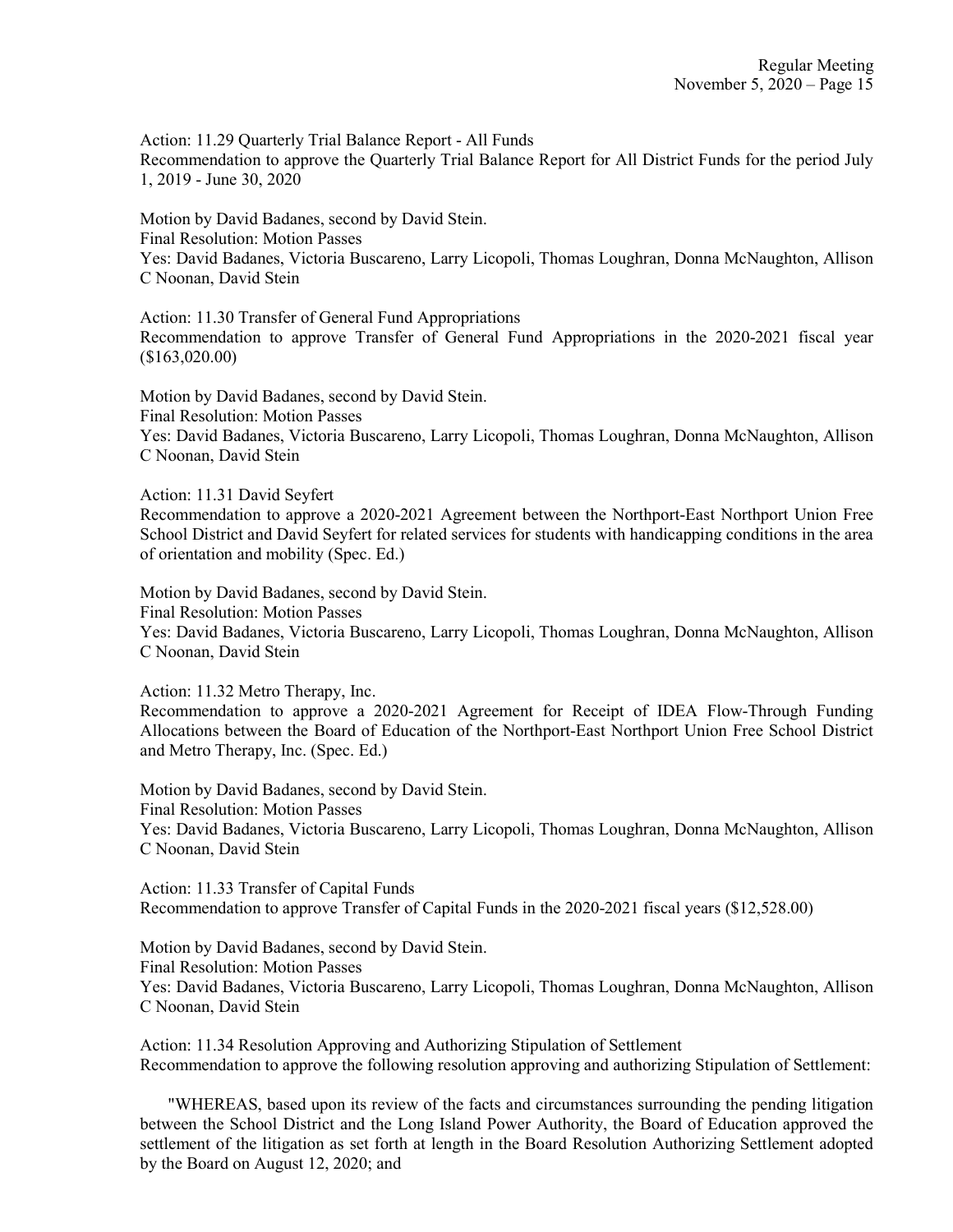WHEREAS, said approval was subject to: (1) the Town of Huntington Board's approval of the settlement terms as set forth in the July 2, 2020 Settlement Term Sheet; and, (2) the subsequent execution by all parties of a formal settlement agreement incorporating the settlement terms in accordance with the terms and intent of the provisions set forth in the July 2, 2020 Settlement Term Sheet; and

 WHEREAS, on September 3, 2020, the Huntington Town Board authorized and approved the terms of the July 2, 2020 Settlement Term Sheet at its public meeting by resolution; and,

 WHEREAS, a formal Stipulation of Settlement incorporating the settlement terms in accordance with the terms and intent of the provisions set forth in the July 2, 2020 Settlement Term Sheet has been prepared, presented to and reviewed by the Board of Education;

 NOW THEREFORE, BE IT RESOLVED that the Board of Education hereby approves the Stipulation of Settlement between the Town of Huntington, the Long Island Power Authority and the School District, together with the Exhibits annexed thereto, in the form attached hereto; and,

 BE IT FURTHER RESOLVED that the President of the Board of Education is herewith authorized to execute the necessary documents to effectuate said Stipulation of Settlement on behalf of the Board Education.

 BE IT FURTHER RESOLVED that said Stipulation of Settlement shall be presented to, and So Ordered by, the New York State Suffolk County Supreme Court; and,

 BE IT FURTHER RESOLVED that the Board of Education authorizes School Board counsel to withdraw the appeal of the School District/LIPA Litigation pending before the Appellate Division, Second Department in accordance with the terms of the So Ordered Stipulation of Settlement."

Motion by David Stein, second by Thomas Loughran. Final Resolution: Motion Passes Yes: Victoria Buscareno, Larry Licopoli, Thomas Loughran, Donna McNaughton, Allison C Noonan, David Stein No: David Badanes

## 12. SUPERINTENDENT'S REPORT - FOR INFORMATION ONLY

Information: 12.01 Schedule H - Use of Facilities

Information: 12.02 Budget Transfers for the period October 8, 2020 through October 23, 2020 - As per Board Policy #6150 all transfers between salary codes up to \$25,000 and transfers between all other codes up to \$10,000 are to be reported to the Board of Education as an information item

Information: 12.03 Year End Results and Fund Balance/Reserve Funding

### 13. UNFINISHED BUSINESS

### 14. NEW BUSINESS

15. ADJOURNMENT - Board policy requires adjournment by 10:30 pm, unless meeting is extended by vote.

Information: 15.01 Upcoming Meetings